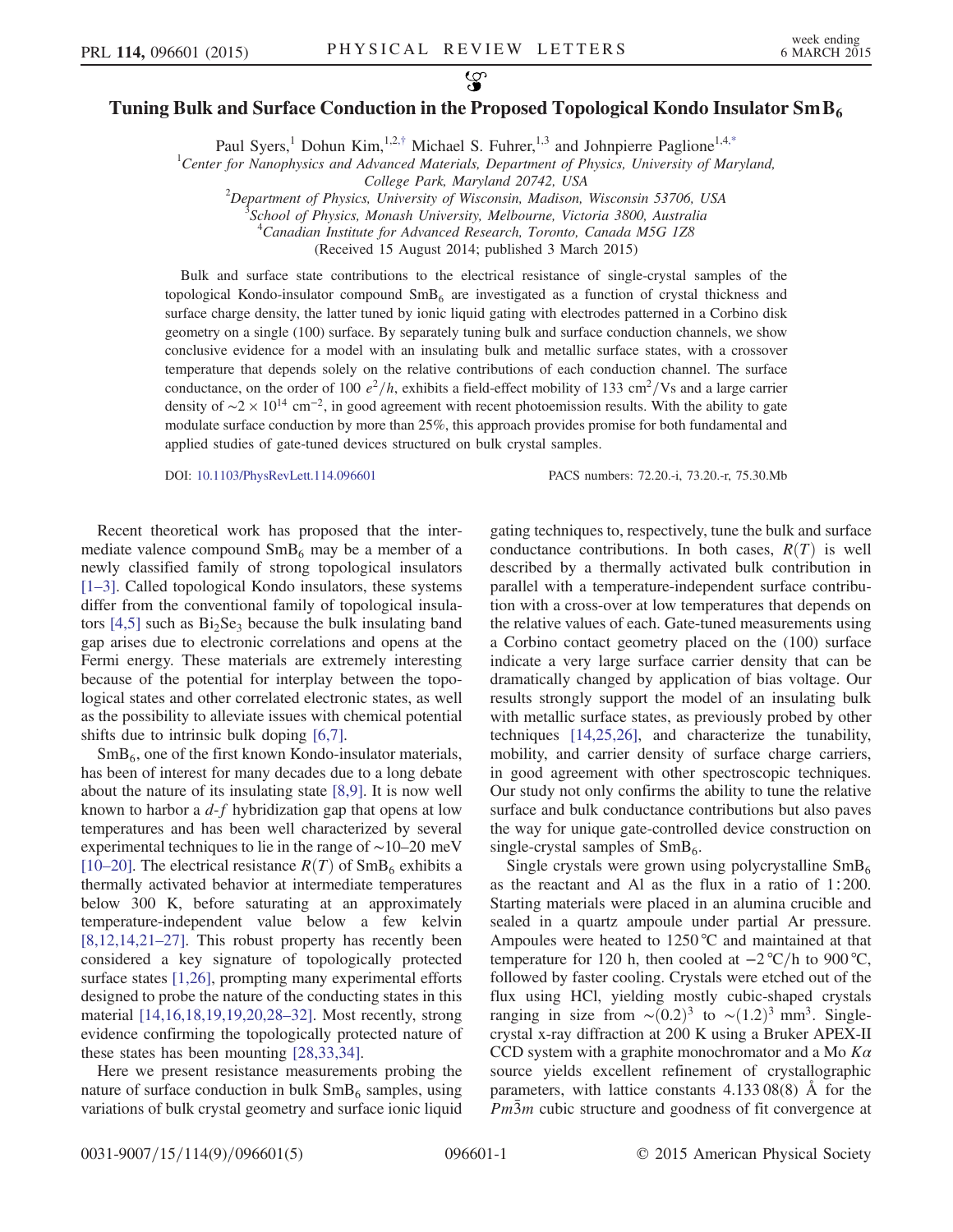$R_1 = 0.62\%$ . All samples were sanded and polished prior to contact placement. Sample thickness was controlled by means of sanding and measured using an optical microscope, with uncertainties dominated by magnification resolution. Thickness-dependent electrical resistivity measurements were performed using the standard ac technique, with four-wire geometry gold contact wires attached with silver conducting paint to the (110) face of the crystal. Gating experiments were also performed on the (100) face of the crystal, using a four-wire Corbino contact geometry pattern metallized with  $Au(200 \text{ nm})/Ti(10 \text{ nm})$  using thermal evaporation. After being mounted on an insulating substrate, samples were covered with ionic liquid N; N-diethyl-N-methyl-N-(2-methoxyethyl)ammonium bis(trifluoromethylsulphonyl)imide (DEME TFSI, Kanto Corporation) and an adjacent Au pad was used as a gate electrode. Ionic liquid application was performed inside a glovebox and the sample was then transferred to the measurement cryostat within 5 min to minimize electrochemical reaction of DEME TFSI with the ambient atmosphere. After each temperature sweep, gate voltage modulation was done by warming the sample to 230 K in situ and changing gate voltage.

Figure [1\(a\)](#page-1-0) presents the temperature dependence of the longitudinal resistance of a single crystal as a function of thickness variation, with measurements taken subsequent to each thickness adjustment. To eliminate uncertainty in the geometric factor arising from varying contact geometry, we plot the resistance ratio  $r = R/R(20 \text{ K})$ , or  $R(T)$  normalized to the resistance value at 20 K (approximately the temperature at which the Kondo gap is fully open). The resistance curves exhibit similar qualitative behavior to each other and to those reported in the literature [\[11,21,25,35\]](#page-4-6) over the entire temperature range up to 300 K, with 2 K resistivity values ranging between 0.5 and 2.9 Ωcm.

The crossover from high-temperature, thermally activated behavior to a low-temperature plateau in  $R(T)$  has been interpreted as a transition from bulk state-dominated conduction to surface state-dominated conduction [\[25,26,35\]](#page-4-7). This picture is consistent with the thickness dependence of resistance presented in Fig. [1\(a\),](#page-1-0) which exhibits a clear separation of  $r(T)$  curves from a single trace at higher temperatures to distinct plateau values for each thickness at low temperatures. In other words, the relative bulk-to-surface ratio of conductance shrinks with decreasing thickness, as expected due to the reduction of overall bulk conductance.

A simple parallel conductance model is used to extract the relative contributions, with total conductance described by  $G = G_s + G_b$ , where  $G_s = 1/R_s$  is the surface contribution—assumed to be temperature independent—and  $G_b = 1/R_b$  is the bulk contribution—assumed to be activated in temperature due to a bulk energy gap  $\Delta$ . Therefore,  $G_b = Wt/(\rho_b L)e^{-\Delta/k_B T}$  with sample length L, width W, and thickness t, bulk resistivity  $\rho_b$  in the hightemperature limit, and Boltzmann constant  $k_B$ . Thus, for the

<span id="page-1-0"></span>

FIG. 1 (color online). (a) Electrical resistance of a single crystal of  $SmB<sub>6</sub>$  as a function of sample thickness, normalized to its value at 20 K. The solid lines represent fits to the data using a two-channel conductance model [Eq. [\(1\)\]](#page-1-1), with fit parameters including the surface (b) and bulk (c) resistance ratio components  $r_s \equiv R_s/R(20 \text{ K})$  and  $r_b \equiv R_b/R(20 \text{ K})$ , respectively, of the total conductance. [Note that the geometry of sample for each 0.0325 mm thickness data set in (a) is slightly different due to loss of sample fraction.]

<span id="page-1-1"></span>dimensionless and geometry-independent [\[36\]](#page-4-8) resistance ratio,

$$
r(T)^{-1} = r_s^{-1} + [r_b e^{-\Delta/k_B T}]^{-1}, \tag{1}
$$

where  $r_s \equiv R_s/R(20 \text{ K})$  and  $r_b \equiv R_b/R$  (20 K) are the dimensionless, normalized surface and bulk resistance ratios, respectively.

Fits to this model using  $r_s$ ,  $r_b$ , and  $\Delta$  as free parameters are shown as solid lines in Fig. [1\(a\)](#page-1-0). For all thicknesses, we obtain a thickness-independent energy gap of  $\Delta =$  $3.3 \pm 0.2$  meV, consistent with other transport measure-ments [\[8,12,21,24,25\]](#page-4-2). The values of  $r_s$  and  $r_b$  are presented in Figs. [1\(b\)](#page-1-0) and [1\(c\)](#page-1-0), respectively, showing a clear contrast in their relationship with thickness:  $r_s$ exhibits a clear linear trend with thickness, while  $r_b$  is independent of thickness. Understood in the context of their normalized nature, the linear relation of  $r<sub>s</sub>(t)$  translates to a linearly decreasing relative contribution of surface conductance compared to bulk conductance with increasing sample thickness. Conversely, the extrapolated value of  $r_s(0) = 0 \pm 0.00001$  at the zero-thickness limit translates to zero electrical conductance through the bulk, as expected in the bulk-surface model at low temperatures.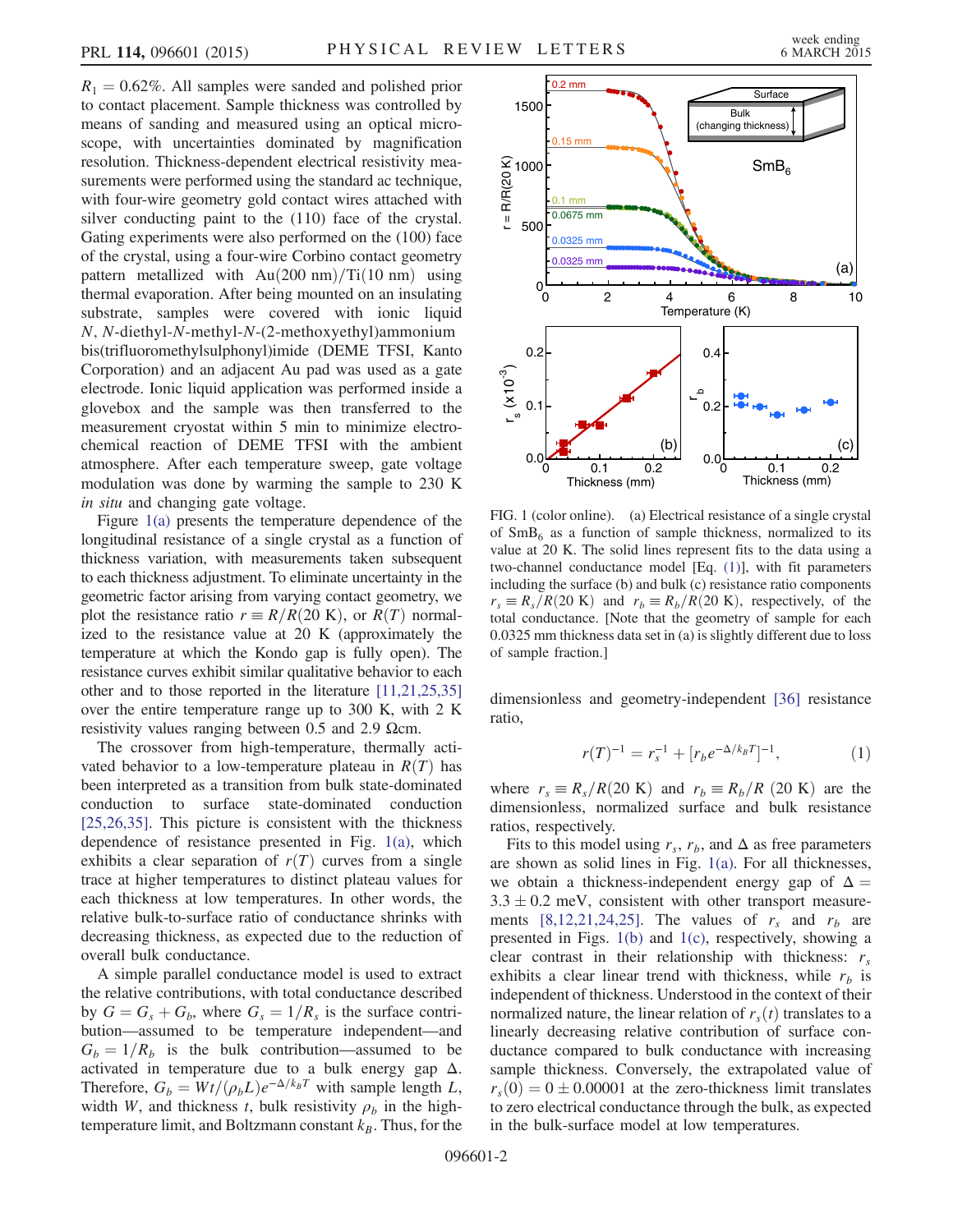Previous experiments with electrochemical gating of  $Bi<sub>2</sub>Se<sub>3</sub>$  thin films have shown great success in shifting the Fermi energy from well within the bulk conducting band into the bulk gap, allowing the isolated Dirac surface states to be probed directly [37–[39\].](#page-4-9) Gating is, however, usually only effective at shifting the chemical potential of thin films or two-dimensional systems, not bulk materials, as the gate electric field is confined to a thin region near the surface and heavily screened by bulk charge carriers. In the case of  $SmB_6$ , applying a gate voltage to the surface of a bulk crystal is a simple, yet clear, test of the surface versus bulk contribution of charge carriers. If the transport is dominated by surface conduction [\[40\],](#page-4-10) the Corbino geometry ensures that the electronic transport occurs only on the surface of a single side of the sample.

For the ionic liquid (IL) gating measurements, a fourprobe Corbino geometry (see inset of Fig. [2\)](#page-2-0) was patterned using e-beam lithography on a polished (100) surface of  $SmB<sub>6</sub>$ . Figure [2\(a\)](#page-2-0) presents the  $R(T)$  data for a single Corbino device with various values of applied gate voltage  $V_a$ . Similar to the case of thickness variation (cf. Fig. [1](#page-1-0)), changing  $V<sub>q</sub>$  has no effect on  $R(T)$  at higher temperatures, as exhibited by the collapse of all data onto a single trace above ∼5 K. However, at lower temperatures a clear voltage-dependent splitting of  $R(T)$  occurs, suggesting an identical tuning of bulk-to-surface contributions to the measured conductance, now controlled by a gate-controlled shift of the surface state chemical potential.

<span id="page-2-1"></span>The same two-conductivity model can be applied, with the exception that resistance ratios are no longer needed since no geometries are varying. We therefore fit  $R(T)$  to the following form:

$$
R(T)^{-1} = R_s^{-1} + [R_b e^{-\Delta/k_B T}]^{-1},\tag{2}
$$

where  $R_s$  is the (constant) surface resistance,  $R_b$  the bulk resistance in the high-temperature limit, and  $\Delta$  is the gap energy as before.

Similar to the thickness case, we obtain a voltageindependent value of  $\Delta = 3.78 \pm 0.01$  meV. Presented in Figs. [2\(b\)](#page-2-0) and [2\(c\)](#page-2-0) are the results for  $R_s$  and  $R_b$ , respectively, as a function of  $V_q$ , showing that the variation of  $V_q$  has a dramatic effect on the surface resistance  $R_s$ , modulating it by over 25% through the accessible voltage range, while the bulk resistance  $R_b$  remains unaffected and relatively constant. The large change in saturation resistance with IL gating [Fig. [2\(b\)](#page-2-0)] but negligible change in bulk resistivity [Fig. [2\(c\)\]](#page-2-0) confirms that the additional carriers injected by IL gating are confined to a region very near the surface. This tuning directly confirms the surface-born origin of low-temperature charge carriers in  $SmB<sub>6</sub>$  and demonstrates the unique ability of controlling surface state conduction via device construction on the surface of a bulk cystal. In contrast, bulk doping [\[41,42\]](#page-4-11) is known to suppress the hybridization gap, thus reducing the bulk resistivity, whereas we see no change in our analysis of the bulk resistivity with IL gate tuning. We can also rule

<span id="page-2-0"></span>

FIG. 2 (color online). (a) Electrical resistance of  $SmB_6$  sample as a function of ionic liquid gate voltage, measured with a Corbino disk lead geometry placed on the surface of a single crystal, as shown in the inset (superimposed on sample photograph, with green shaded area representing the area covered by the ionic liquid gate structure). Solid lines are fits to the twochannel conductance model [Eq. [\(2\)\]](#page-2-1). Panels (b) and (c) present the surface and bulk resistance contributions, respectively, extracted from the two-channel fits as a function of gate voltage. (d) Transient current between the gate pad and ground as a function of gate voltage sweep rate, measured at 230 K. The solid line is a fit to a charging capacitor model with a capacitance of 14.4 nF. (e) Two-dimensional sheet conductivity as a function of the change in carrier concentration induced by gating. The solid line is a fit to a constant-mobility model with a mobility  $\mu = 133$  cm<sup>2</sup> V<sup>-1</sup> s<sup>-1</sup>.

out that the IL gating effect is due to changes in bulk doping in a layer near the surface, which would manifest as a change in activation energy and  $R_b$ , not seen in our experiment.

The Corbino gating experiment also provides information on the sign of charge carriers, their areal density, and their mobility. As shown in Fig. [2\(a\),](#page-2-0) the variation of  $R_s$ with  $V_q$  is a decreasing function, consistent with the presence of dominant electronlike charge carriers at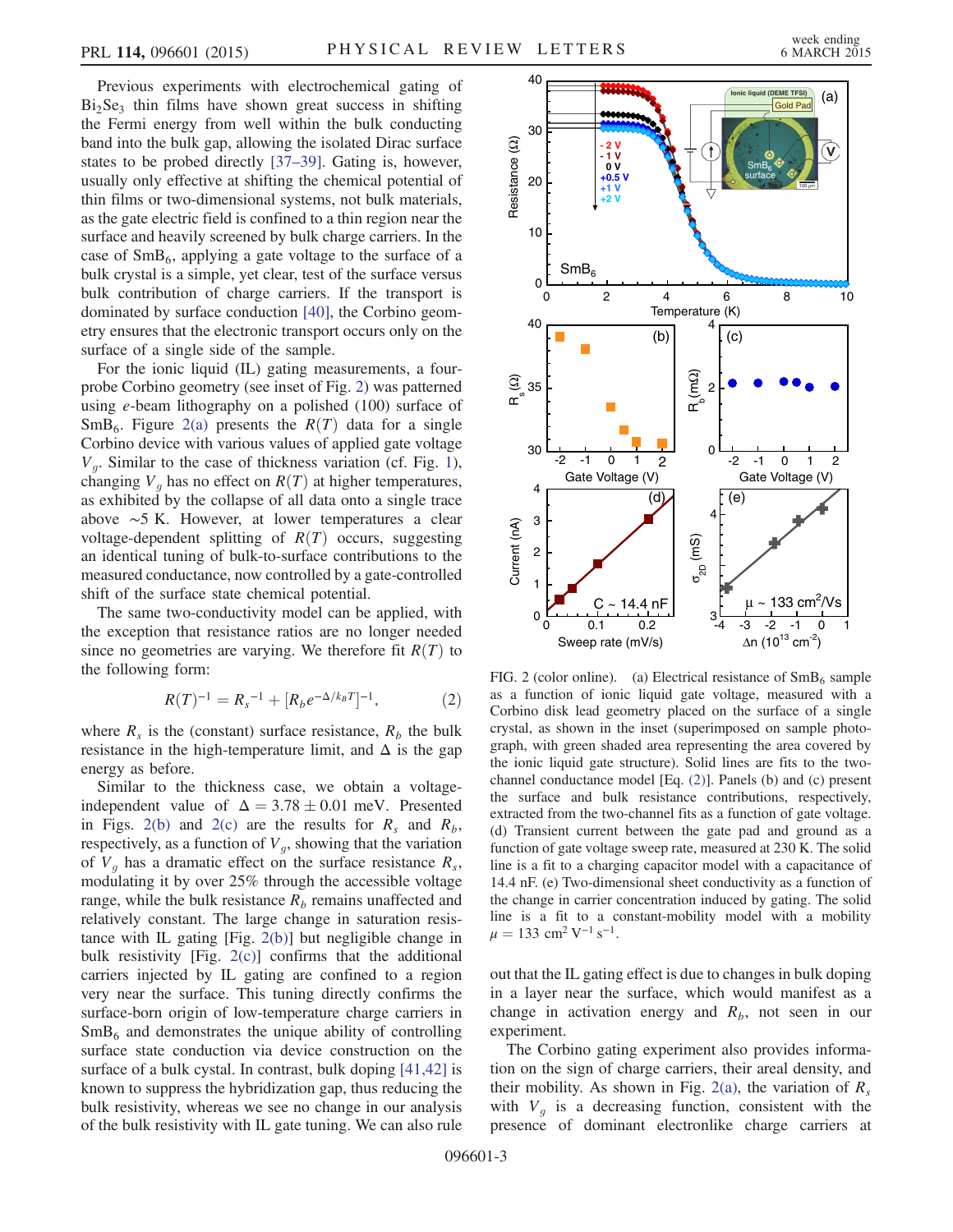the surface. This may seem to be at odds with some measurements [\[26,43\]](#page-4-12) and consistent with others [\[8,18,19,](#page-4-2) [25,29,44\]](#page-4-2), but it should be noted that traditional Hall effect experiments are no longer trivial in a situation with surfacedominated transport, where conduction may be nonuniform. Recent angle-resolved photoemission measurements on  $SmB<sub>6</sub>$  have observed two large and one small electronlike surface state bands, centered at the  $\Gamma$  and X points, respectively, in addition to the expected holelike bulk bands [\[18,19,25,29\],](#page-4-13) suggesting that a large difference in the mobilities of each carrier type may be consistent with our observations.

Using a simple capacitor model to fit the transient gate current dependence on the  $V<sub>q</sub>$  sweep rate [Fig. [2\(d\)](#page-2-0)] allows the determination of the gate capacitance (14 nF), or specific capacitance  $c_q = 3 \mu \text{F/cm}^2$ , and hence the change in surface carrier density  $\Delta n = c_g V_g/e$ , where *e* is the elementary charge. The measured sheet conductivity  $\sigma_{2D}$  is approximately linear in the gate-induced change in  $\Delta n$ , as shown in Fig. [2\(e\),](#page-2-0) indicating a constant field effect and a surface carrier mobility of 133 cm<sup>2</sup> V<sup>-1</sup> s<sup>-1</sup> (based on the measured resistance and the distance between voltage probe contacts see Fig. [2](#page-2-0) inset). Extrapolation of the linear relationship to  $\sigma_{2D} = 0$  provides an estimate of  $n \approx 2 \times 10^{14}$  cm<sup>-2</sup> for the total carrier concentration. Using the unit cell area of  $(4.13 \text{ Å})^2$  this amounts to roughly 1/3 of an electron per unit cell of the surface, which indicates the unlikelihood that the surface state arises due to impurities on the surface.

While the uncertainty of  $\sim$ 30% for  $\mu$  and n is large due to difficulties in estimating the sample area and geometric factor for the Corbino geometry, the absolute carrier density is in excellent agreement with recent photoemission results [\[45\]](#page-4-14). This agreement should be considered in the context of two very different surface preparation techniques (i.e., UHV-cleaved versus oxidized), which may result in nontrivial energy band shifts that render such agreement fortuitous. The large carrier density suggests, however, that relatively large Fermi surface pockets make a significant contribution to the overall conduction. The relatively low surface state mobility then appears to be a natural consequence of the very low Fermi velocity for these surface states, which could possibly explain the difficulty in observing Shubnikov—de Haas oscillations [\[28\]](#page-4-5).

Finally, in both thickness and gating variation experiments above, the crossover from bulk- to surfacedominated conductance with decreasing temperature is observed to change as a function of the control parameter, as expected due to the change in relative weighting of each contribution. Figures  $3(a)$  and  $3(b)$  present variation in this crossover temperature  $T^*$ , defined as the point of inflection of  $R(T)$ . The variation of  $T^*$  with that of both bulk (thickness) and surface (gating) contributions to conductance confirms the two-channel model and disproves the prevailing idea that there is a static transition temperature; rather, it is merely defined by the relative contributions from the two conduction channels.

<span id="page-3-3"></span>

FIG. 3 (color online). (a) Evolution of the crossover temperature  $T^*$  between bulk- and surface-dominated conductance, defined as the inflection point in resistance temperature dependence as a function of (a) crystal thickness variation and (b) ionic liquid gate voltage tuning. The nonconstant evolution of  $T^*$  is consistent with the two-channel conduction model (see text), showing that the crossover depends solely on the relative bulk and surface contributions to the total electrical conduction.

In conclusion, we have demonstrated methods to tune both the bulk and surface contributions to the electrical conduction, thereby providing conclusive evidence for surface-dominated transport in  $SmB<sub>6</sub>$  at low temperature. The evolution of transport with both sample thickness and surface gate tuning fits well to a two-channel conduction model involving a bulk, activated channel and a surface metallic channel. Furthermore, the measurement of gated surface conducting states using a Corbino lead geometry allows for the direct determination of the electronlike sign of the surface charge carriers as well as the charge carrier density ( $\sim$ 2 × 10<sup>14</sup> cm<sup>-2</sup>) and mobility  $({\sim}133 \text{ cm}^2 \text{ V}^{-1} \text{ s}^{-1})$ . The charge carrier sign and density are in good agreement with previous photoemission results for  $SmB<sub>6</sub>$ . This study adds valuable information to our understanding of the proposed topological surface conduction in  $SmB<sub>6</sub>$  and provides promising use of gate-tuned devices structured on bulk crystal samples for both fundamental and applied studies of these unique states.

The authors would like to acknowledge R. L. Greene, X. Wang, and Y. Nakajima for valuable discussion and experimental assistance. Research at the University of Maryland was supported by AFOSR-MURI (FA9550-09- 1-0603) and NSF (No. DMR-0952716 and No. DMR-1105224). M. S. F. is supported by an ARC Laureate Fellowship. P. S. and D. K. contributed equally to this work.

<span id="page-3-1"></span><span id="page-3-0"></span>[\\*](#page-0-0) paglione@umd.edu

[<sup>†</sup>](#page-0-0) Present address: Department of Material Science and Engineering, Yonsei University, Seoul 120-749, Republic of Korea.

<span id="page-3-2"></span><sup>[1]</sup> M. Dzero, K. Sun, V. Galitski, and P. Coleman, [Phys. Rev.](http://dx.doi.org/10.1103/PhysRevLett.104.106408) Lett. 104[, 106408 \(2010\)](http://dx.doi.org/10.1103/PhysRevLett.104.106408).

<sup>[2]</sup> M. Dzero, K. Sun, P. Coleman, and V. Galitski, *[Phys. Rev. B](http://dx.doi.org/10.1103/PhysRevB.85.045130)* 85[, 045130 \(2012\).](http://dx.doi.org/10.1103/PhysRevB.85.045130)